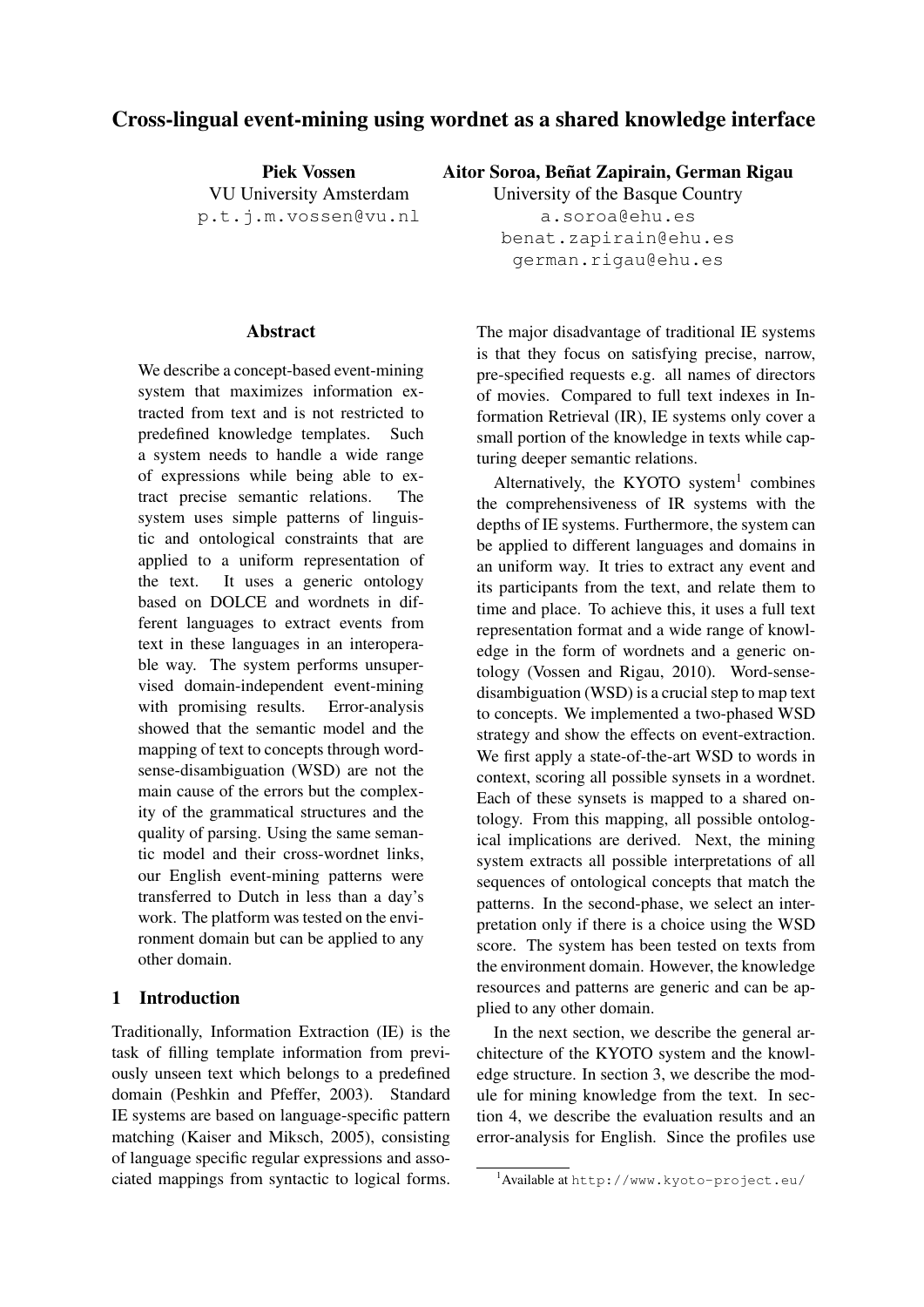

Figure 1: Example of a KAF document

language-neutral ontological constraints, they can be easily transferred to another language. Therefore in section 5, we describe how the system was transferred from English to Dutch, through the wordnet-equivalence links.

### 2 KYOTO overview

The KYOTO system starts with linguistic processors that apply tokenization, segmentation, morpho-syntactic analysis and semantic tagging of the text. The semantic tagging involves detection of named-entities and the meaning of words according to a given wordnet. The output of the linguistic processors is stored in an XML annotation format that is the same for all the languages, called the KYOTO Annotation Format (KAF, (Bosma et al., 2009)). KAF is compatible with the Linguistic Annotation Framework (LAF, (Ide and L.Romary, 2003)). In KAF, words, terms, constituents and syntactic dependencies are stored in separate layers with references across the structures. All modules in KYOTO draw their input from these XML structures. Likewise, WSD is done on the same KAF annotation in different languages and



Figure 2: System Architecture

is therefore the same module for all the languages (Agirre and Soroa, 2009). The current system includes processors for English, Dutch, Italian, Spanish, Basque, Chinese and Japanese. Figure 1 shows a simplified example of a KAF structure with the two basic layers: <text> layer (tokenization, segmentation) and <terms>, containing morpho-syntactic and semantic information drawn from WordNet and the KYOTO ontology for the words *water* and *pollution*.

In KYOTO, the knowledge extraction is done by so-called Kybots (Knowledge Yielding Robots). Kybots are defined by a set of profiles representing information patterns. In the profile, conceptual relations are expressed using ontological and morpho-syntactic patterns. Since the semantics is defined through the ontology, it is possible to detect similar data even if expressed differently. In Figure 2, we show an example of a conceptual pattern for the environment domain that relates organisms that live in habitats. The pattern uses labels from the central ontology, whereas each wordnet synsets is directly or indirectly related to these labels. Such a pattern can be used to extract events from text, such as *frogs that live in cropland in France during the period 2000-2010*.

The system exploits a 3-layered knowledgearchitecture (Vossen and Rigau, 2010), using a central ontology, wordnets in different languages and potential background vocabularies linked to the wordnets. The ontology consists of around 2,000 classes divided over three layers (Hicks and Herold, 2009). The top layer is based on  $DOLCE<sup>2</sup>$ 

<sup>2</sup>DOLCE-Lite-Plus version 3.9.7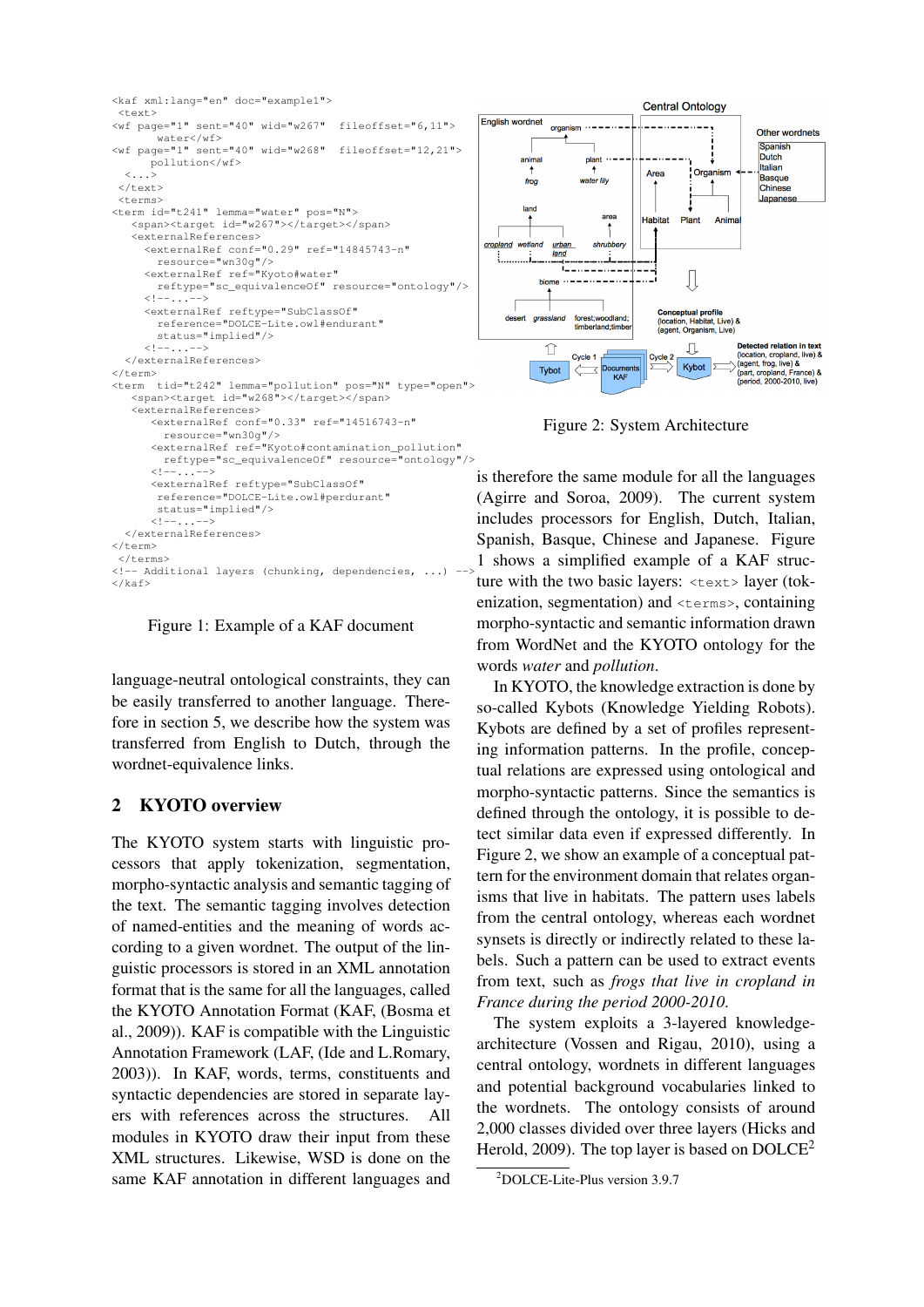(Gangemi et al., 2003) and OntoWordNet. The second layer are the Base Concepts<sup>3</sup> (BCs) which cover an intermediate level of abstraction for all nominal and verbal WordNet synsets (Izquierdo et al., 2007). Examples of BCs are: *building, vehicle, animal, plant, change, move, size, weight*. A third layer consists of domain classes introduced for detecting events and qualities in a particular domain (i.e. environment).

The semantic model also provides complete mappings to the ontology for all nominal, verbal and adjectival WordNet3.0 synsets (Fellbaum,  $1998)^4$ . . The mappings also harmonize predicate information across different part-of-speech (POS). For instance, migratory events represented by different synsets of the verb *migrate*, the noun *migration* or the adjective *migratory* inherit the same ontological information corresponding to the *ChangeOfResidence* class in the ontology.

This generic knowledge model provides an extremely powerful basis for semantic processing in any domain. Furthermore, through the equivalence relations of wordnets in other languages to the English WordNet, this semantic framework can also be applied to other languages as shown in Section 5.

The WSD module assigns concepts to each word with a score based on the context. Ontological tagging of the text is then the last step in the pre-processing before the extraction of events. For each synset associated to a word, we use the wordnet to ontology mappings to look up its associated ontological classes and inherited properties. The Base Concept mapping guarantees that every synset is mapped to an ontological class. Next, we insert into KAF all the ontological implications that apply to each concept. By making the implicit ontological statements explicit, Kybots are able to find the same relations hidden in different expressions with different surface realizations, e.g.: *water pollution, polluted water, pollution of water, water that is polluted* directly or indirectly express the same relations. Figure 1 shows how ontological statements are represented in KAF as external references related to synsets with a score from the WSD (the value of the atribute *conf*). Words in the term structure usually get many ontological implications for each word meaning. The implications reflect subclass relations from the ontology but also other relations such as events in which the concept denoted by the word plays a role (e.g. the word *polluted water* denotes *water* that plays a role in the event *pollution*) or, the other way around, the roles involved in the event denoted by the word (e.g. the word *water pollution* denotes events in which *water* is as a patient).

#### 3 Event extraction

A set of abstract patterns called Kybots use the central ontology to extract actual concept instances and relations from KAF documents. Event-mining is done by processing these abstract patterns on the enriched documents. These patterns are defined in a declarative format using profiles, which describe general morpho-syntactic and semantic conditions on sequences of KAF terms (which are lemmas in the text). These profiles are compiled to XQueries to efficiently scan over KAF documents uploaded into an XML database. These patterns extract the relevant information from each match.

Figure 3 shows an example of a simple Kybot profile. Profiles are described using XML syntax and consist of three main parts:

- Variable declaration (<variables> element). In this part, the search entities are defined, e.g.: X (terms whose part-of-speech is noun and whose lemma is not "system"), Y (terms whose lemma is either "release", "produce" or "generate") and **Z** (terms linked to a subclass of the ontological class DOLCE-Lite.owl#contamination pollution, meaning *being contaminated with harmful substances*).
- Relations among variables  $(\langle$ rel> element): This part specifies the relations among the previously defined variables, e.g.: Y is the main pivot, variable X must precede variable Y in the same sentence, and variable Z must follow variable Y. Thus, this relation declares patterns like  $X \rightarrow Y \rightarrow Z'$  in a sentence.
- Output template: describes the output to be produced for every match, e.g.: each match generates a new event from the term  $Y$  and two roles: the 'done-by' role filled by term X and 'patient' role, filled by Z.

We created 261 generic profiles for English. These profiles capture very simple sequences of parts-of-speech or words, e.g. noun-verb or

<sup>3</sup>http://adimen.si.ehu.es/web/BLC

<sup>4</sup>This knowledge model is freely available through the KYOTO website as open-source data.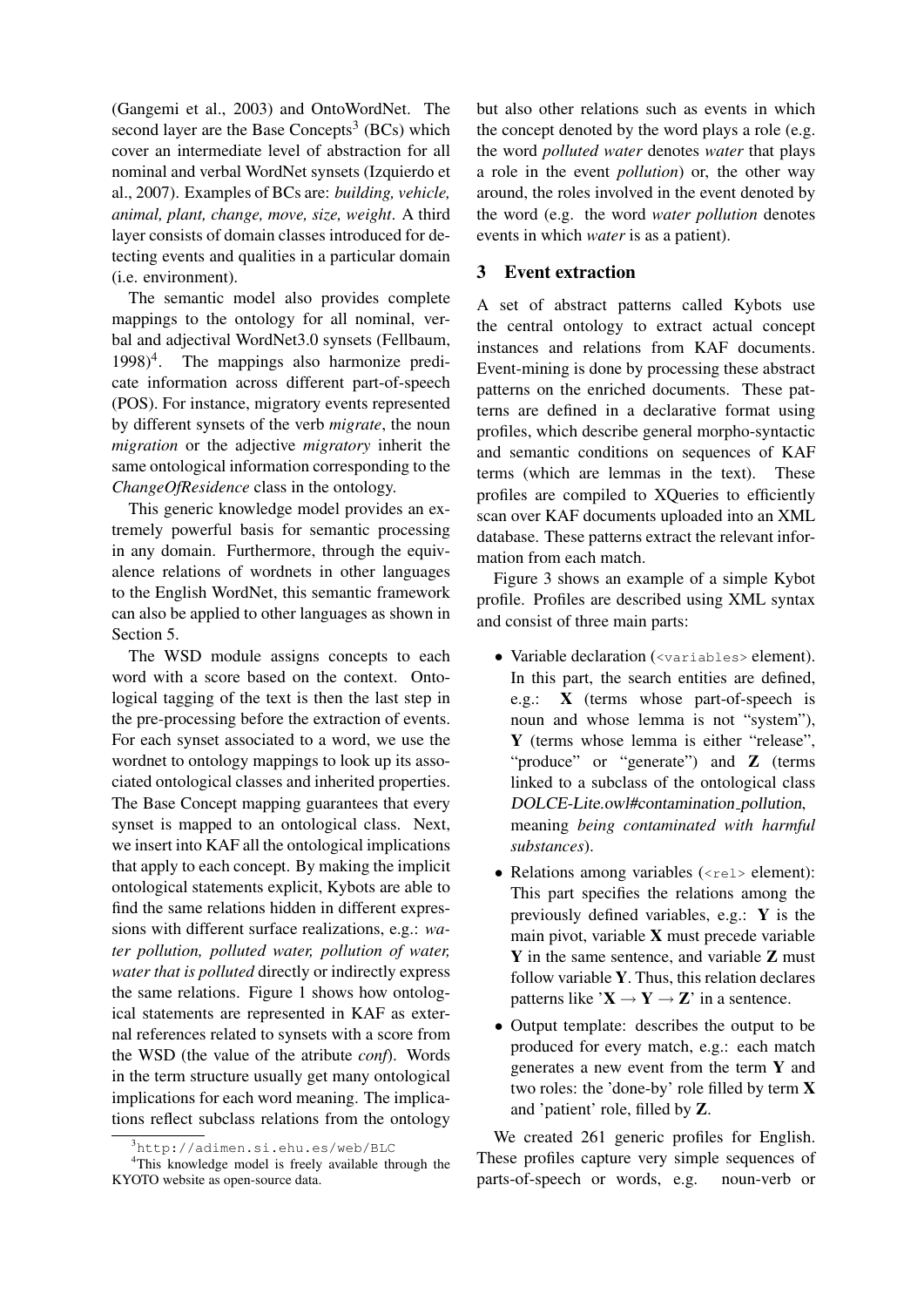```
<kprofile>
 <variables>
  <var name="x" type="term" pos="N" lemma="! system"/>
  <var name="y" type="term"
lemma="produce | generate | release"/>
<var name="z" type="term"
        ref="DOLCE-Lite.owl#contamination_pollution"
        reftype="SubClassOf"/>
 </variables>
 <relations>
  <root span="y"/>
  <rel span="x" pivot="y" direction="preceding"/>
<rel span="z" pivot="y" direction="following"/>
 </relations>
 <events>
  <event target="$y/@tid" lemma="$y/@lemma"
         pos="$y/@pos"/>
  <role target="$x/@tid" rtype="done-by"
         lemma="$x/@lemma"/>
  <role target="$z/@tid" rtype="patient"
         lemma="$z/@lemma"/>
</events>
</kprofile>
```
Figure 3: Example of a Kybot profile

adjective-noun, where each word is restricted to classes from the ontology, e.g. a motion event followed by a geographical region. Note that it is important that all possible expressions of relation are modeled by the profiles.

### 4 Evaluation

### 4.1 Triplet representation for representing events

The event structure in KYOTO is rather specific and events can be complex, including many different roles and relations. Below is an example of such a structure extracted from the sentence: "Forests also absorb air pollution and retain up to 85 percent of the nitrogen from sources such as automobiles and power plants."

```
<event eid="e203" target="t4260"
    lemma="absorb" pos="V"
    synset="eng-30-01539633-v" rank="0.25"/>
<role rid="r280" event="e203" target="t4258"
lemma="forest" pos="N" rtype="done-by"
synset="eng-30-09284015-n" rank="0.15"/>
<role rid="r976" event="e203" target="t4262mw"
   lemma="air pollution" pos="N" rtype="patient"
synset="eng-30-14517412-n" rank="1"/>
<role rid="r1609" event="e203" target="t4277mw"
lemma="power plant" pos="N" rtype="simple-cause-of"
synset="eng-30-03996655-n" rank="1"/>
<role rid="r276" event="e203" target="t4274"
    lemma="automobile" pos="N" rtype="simple-cause-of"
    synset="eng-30-02958343-n" rank="1"/>
```
To be able to compare our results with the output of other systems and gold-standards, we defined a more neutral and simple triplet format.

A triplet consists of:

- a relation
- a list of text token ids that represent the event

• a list of text token ids that represent a participant

If an event has multiple participants, a separate triplet is created for each event-participant pair. The triplet identifier is used to mark which triplets relate to the same event.

### 4.2 Evaluation results for English

We created a gold-standard in the triplet format. An annotation tool that reads KAF and can assign any set of tags to tokens in KAF was used to make a gold-standard for a document about the Chesapeake Bay, a large estuary in the  $US^5$ . The document has 16, 145 word tokens. We manually annotated all relevant relations in 127 sentences, corresponding to 1, 416 tokens, 353 triplets and 201 events.

The first column in Table 2 show the annotated relations.<sup>6</sup> The patient relation is most frequent  $(38\%)$ , followed by done-by  $(15\%)$  and simplecause-of (14%).

As a baseline, we created triplets for all heads of constituents in a single sentence according to the constituent representation of the text in KAF. The baseline generates 3, 427 triplets for the annotated sentences. Since there is no relation predicted, we assume the most-frequent patient relation.

To evaluate the Kybots, we used the 261 generic profiles. The profiles generated 548 triplets for the annotated sentences. In total 169 profiles or combinations of profiles (since multiple profiles can propose the same triplet) have been applied to the annotated fragment.

To measure the proportion of relevant events that are detected by these heuristics, we compare the baseline and Kybot events with the event tokens in the gold standard. The gold standard has 201 events and the baseline 1,627 events, of which 249 overlap with the gold standard events. This results in a recall of 1.24 and a precision of 0.15. The Kybot profiles detect 733 events, of which 209 are relevant. Recall is 1.04 and precision is 0.29. Recall of events is similar to the baseline and precision is almost twice as high. The fact that the recall is higher than 1 is caused by the fact that the gold standard sometimes marks larger phrases as a single event which may be separate events in

<sup>&</sup>lt;sup>5</sup>The tool and evaluation data is available at the KYOTO website

<sup>&</sup>lt;sup>6</sup>The relations are taken from the DOLCE part of the KY-OTO ontology. Please consult the DOLCE ontology for their formal definition.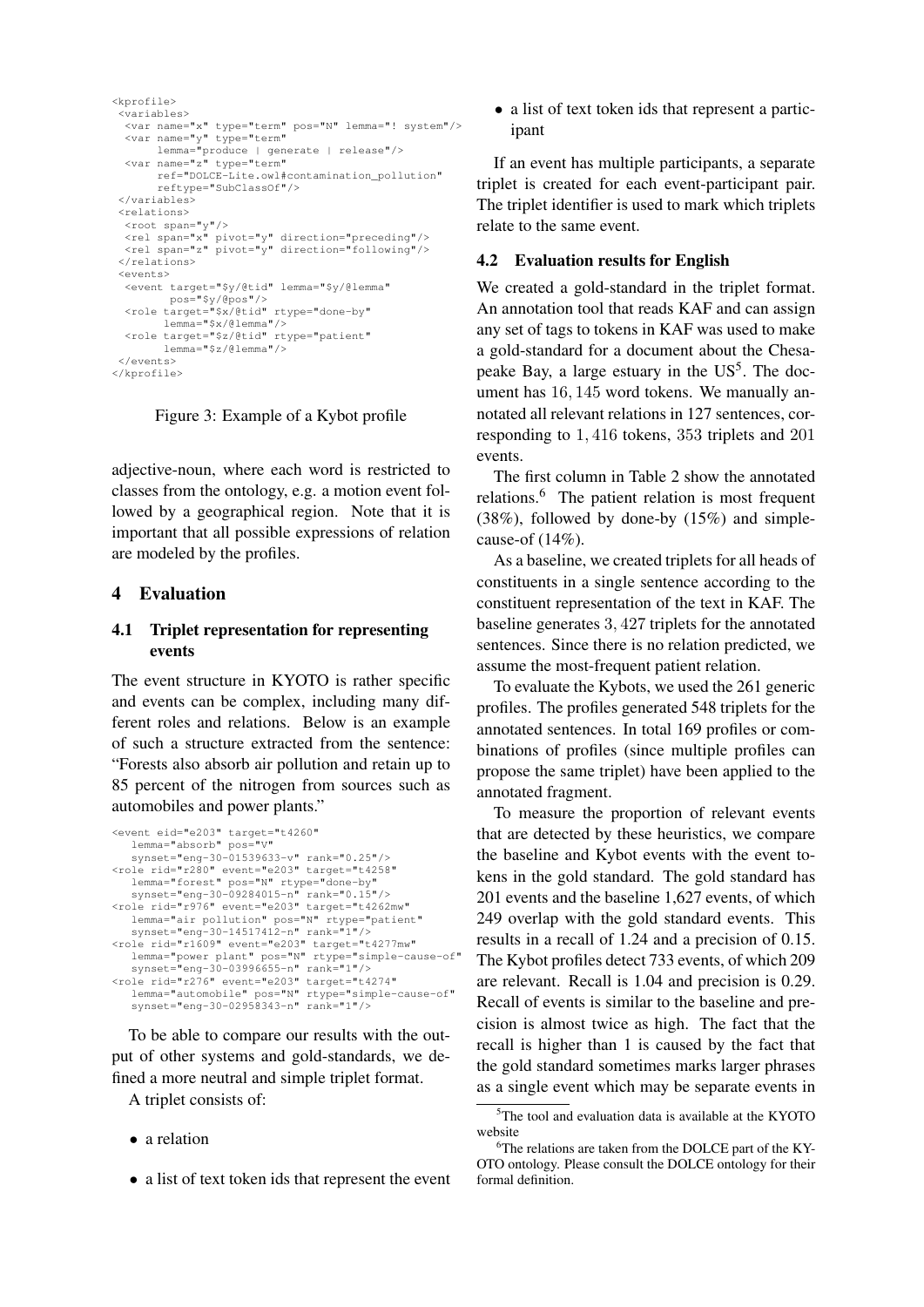the baseline and the Kybot output. Both the baseline and the Kybot profiles thus do not miss any relevant events but do extract a substantial amount of irrelevant events. The precision for the profiles is still reasonable, given the fact that no relevance ranking has been applied and only generic profiles have been used. Note that events that are not annotated can still be proper events.

Table 1 shows the results for the triplet evaluation of the relevant events.

|             | Ignoring relations |        | With relations  |        |  |
|-------------|--------------------|--------|-----------------|--------|--|
|             | Baseline           | Kybots | <b>Baseline</b> | Kybots |  |
| Nr. correct | 306                | 222    | 115             | 174    |  |
| Precision   | 0.09               | 0.49   | 0.03            | 0.32   |  |
| Recall      | 0.86               | 0.63   | 0.33            | 0.49   |  |

Table 1: Baseline and Kybot results

When ignoring the relation, recall for the baseline is 86%, which shows that the baseline matches a substantial part of the annotated triplets. It also shows that 14% is missed. This is due to the fact that the parser only marks one word as the head in the case of a coordination of heads, e.g. in the phrase "birds and fish" only "bird" is marked as the head. Precision of the baseline is very low, even when we ignore the relation itself. If we take the patient relation as the default, we see that the precision and recall drop even more. The Kybot profiles clearly outperform the baseline in terms of precision: 49% when ignoring the relation and 32% considering all relations. In terms of recall, we see that 63% is covered when we ignore the relation. This indicates that the profiles do consider the majority of structures, but still miss 37% of the structures. When we consider the relations, recall drops to 49% which is still well above the baseline.

### 4.2.1 Error analysis

We did a separate error analysis for recall and precision. First of all, we checked the 1,023 term tokens of content words (nouns, verbs and adjectives) that occurred in the 127 gold-standard sentences. It turned out that there are 70 tokens with the wrong POS assigned (7%). The major errors are nouns and verbs interpreted as adjectives and common nouns considered as proper names, most notably "wetlands" and "wastewater" occurring 3 and 5 times respectively. If the wrong POS is assigned, the words cannot be found in WordNet or the wrong synsets are assigned. In that case, wrong or no ontological statements are inserted for a word.

To analyze the recall in more detail, we looked at the most-frequent missed relations: patient (48) and done-by (30) (see Table 2).

| Relation         | Gold           | $\%$    | System         | Correct                 | R.             | P.             | Missed          |
|------------------|----------------|---------|----------------|-------------------------|----------------|----------------|-----------------|
| destination-of   | 27             | 7.65%   | 17             | 6                       | 22             | 35             | 21              |
| use-of           | $\overline{4}$ | 1.13%   |                | 1                       | 25             | 100            | 3               |
| generic-location | 11             | 3.12%   | 22             | 8                       | 72             | 36             | 3               |
| source-of        | $\overline{4}$ | 1.13%   | 10             | 1                       | 25             | 10             | 3               |
| instrument       | $\overline{2}$ | 0.57%   | $\overline{0}$ | $\overline{0}$          | $\overline{0}$ | $\overline{0}$ | $\overline{2}$  |
| product-of       | $\overline{c}$ | 0.57%   | $\overline{0}$ | $\overline{0}$          | $\overline{0}$ | $\overline{0}$ | $\overline{c}$  |
| part-of          |                | 0.28%   | 3              | $\theta$                | $\theta$       | $\theta$       | 1               |
| purpose-of       | 7              | 1.98%   | 9              | $\overline{\mathbf{3}}$ | 42             | 33             | $\overline{4}$  |
| patient          | 133            | 37.68%  | 195            | 85                      | 63             | 43             | 48              |
| path-of          |                | 0.28%   | $\theta$       | $\theta$                | $\theta$       | $\Omega$       | 1               |
| $result-of$      | $\overline{4}$ | 1.13%   | 7              | $\overline{0}$          | $\overline{0}$ | $\overline{0}$ | $\overline{4}$  |
| participant      | $\Omega$       | $0.0\%$ | 3              | $\overline{0}$          | $\overline{0}$ | $\overline{0}$ | $\overline{0}$  |
| has-state        | 32             | 9.07%   | 42             | 11                      | 34             | 26             | 21              |
| state-of         | 22             | 6.23%   | 25             | $\overline{11}$         | 50             | 44             | $\overline{11}$ |
| done-by          | 52             | 14.73%  | 89             | 22                      | 42             | 24             | 30              |
| simple-cause-of  | 51             | 14.45%  | 125            | 26                      | 50             | 20             | 25              |
| Total            | 353            | 100%    | 548            | 174                     | 49             | 31             | 179             |

Table 2: Generic processing with 261 profiles differentiated per relation

From the patient triplets, we missed 25% due to parser errors, among which wrong-POS, missed verb-particle combinations and multiwords. Another 15% of the patient triplets was not found because the parser does not provide detailed and reliable dependency information to distinguish between subjects and objects and the ontology does not distinguish sufficiently between events with participants that control the process (e.g. "to swim") and participants that do not (e.g. "to flow"). Remarkably, only 4% of the errors are due to a missing concept in WordNet or a wrong mapping of WordNet to the ontology. Another 4% could have been found by making more profiles.

In the case of the done-by relation, 30% of the missed relations are the result of parser errors (mainly coordination of NPs and VPs in which only one is marked as the head) and another 30% because the structures of simple-cause-of and done-by are the same and the ontology does not provide sufficient information on the events to distinguish.

Precision errors are mostly caused by the fact that patient, done-by and simple-cause-of are easily confused not only by the Kybots but also by humans. The patient relation performs slightly above average precision: 43% but done-by (24%), simple-cause-of (20%) and has-state (26%) are performing below average. Especially, the simplecause-of relation is decreasing the overall precision since it represents 125 triplets (15%). The simple-cause-of relation applies to perdurants related to other perdurants. Due to the ambiguity in English of nouns to denote either an endurant or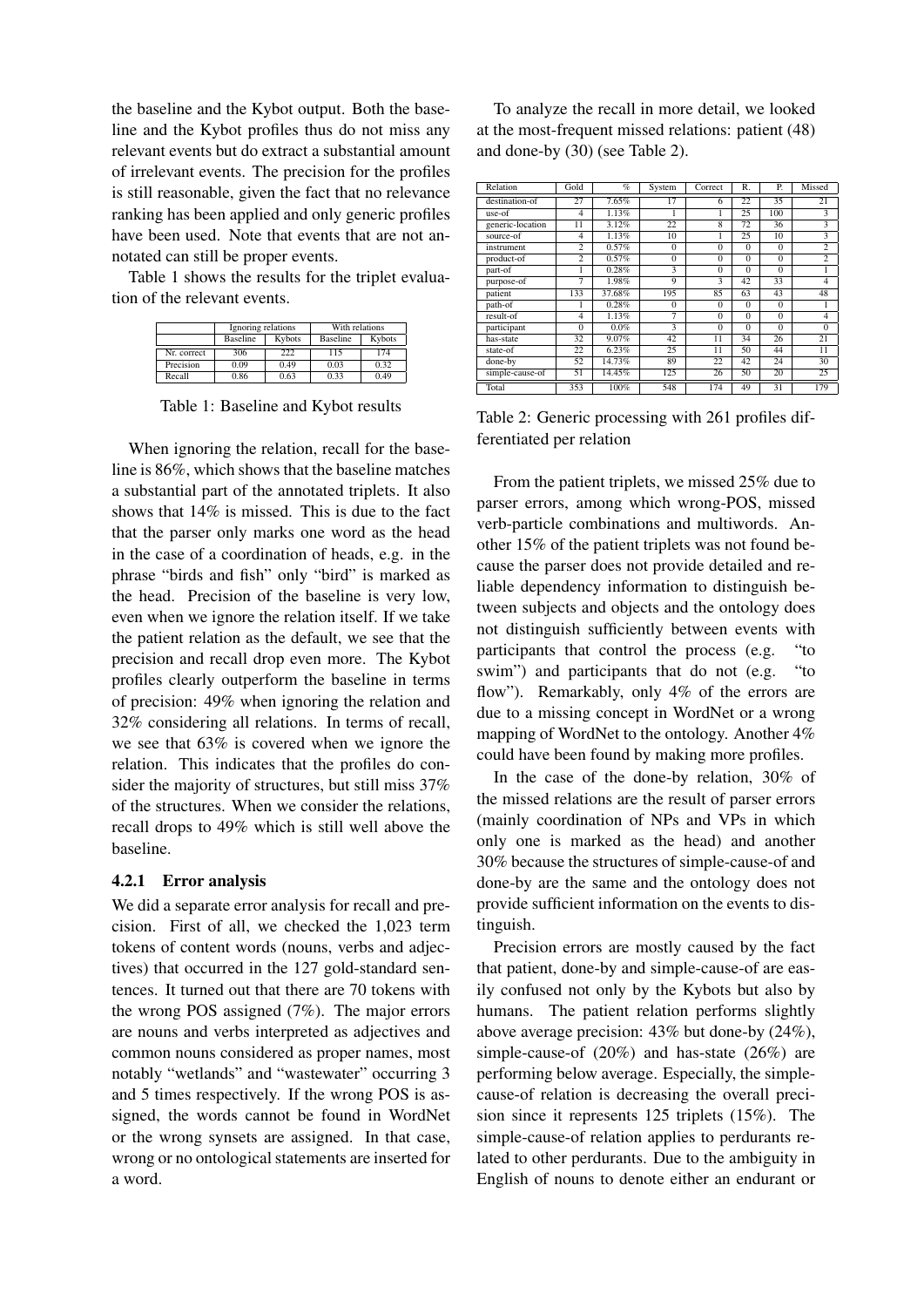a perdurant, the system is likely to over-generate this relation. The reverse holds for the done-by relation. Both relations typically hold for the same structures such as nouns in subject position of a verb. Another common error that is related are cases such as *forest destroyed* and *houses built*. Since the parser does not provide information on the inflection of the verbs nor on passive/active form, the profile can only detect a noun+verb pattern and assigns a done-by relation where a patient relation should be assigned. Again, more information from the parser in the KAF representation can help here.

The main conclusion is that major improvement both in recall and precision can be achieved by better and more input from the linguistic preprocessing, by richer ontological information e.g. control of events, and by extending the number of profiles. Furthermore, precision could also be improved if we can resolve ambiguity between endurants and perdurants of nouns to distinguish for example done-by from simple-cause-of. It thus makes sense to consider the effect of WSD on the precision of the mining. This is discussed in the next section.

#### 4.2.2 Effects of Word-Sense-Disambiguation

The generic processing considers all the possible meanings of the words and does not take the WSD into account.

To see the effect of the WSD, we implemented a filter on the Kybot output that selects interpretations with the highest WSD score for each word in the output that has multiple interpretations. By interpretation we mean: being either an event or a role or having different relations assigned. By excluding low scoring concepts only when there is a choice to be made, we hope to capture as much recall as possible and to gain precision. Note that the WSD scored a precision of 48% in the SemEval2010 task on domain specific WSD, which used documents from the same domain as KY-OTO ((Agirre et al., 2010)). We set a threshold for eliminating relations in proportion to the maximum WSD scores of each word. The results are shown in Table 3. A threshold of 0 means that all interpretations are considered, a threshold of 100 means only the highest scoring interpretations.

We can see that there is a positive correlation between WSD threshold and precision, where precision increases from 32% to 39% using the highest WSD scores only. Recall drops from 49% to

| WSD threshold   | #triplets | #correct | Р.   | R.   | F1   |
|-----------------|-----------|----------|------|------|------|
| 0               | 548       | 174      | 0.32 | 0.49 | 0.39 |
| $\overline{10}$ | 500       | 169      | 0.34 | 0.48 | 0.40 |
| 20              | 479       | 167      | 0.35 | 0.47 | 0.40 |
| 30              | 470       | 167      | 0.36 | 0.47 | 0.41 |
| 40              | 461       | 166      | 0.36 | 0.47 | 0.41 |
| 50              | 446       | 164      | 0.37 | 0.46 | 0.41 |
| 60              | 434       | 164      | 0.38 | 0.46 | 0.42 |
| 70              | 429       | 162      | 0.38 | 0.46 | 0.41 |
| 80              | 427       | 161      | 0.38 | 0.46 | 0.41 |
| 90              | 426       | 161      | 0.38 | 0.46 | 0.41 |
| 100             | 377       | 148      | 0.39 | 0.42 | 0.41 |
| manual          | 364       | 141      | 0.39 | 0.40 | 0.39 |

Table 3: Generic processing with different WSD thresholds.

42%. We get the optimal settings using a threshold for WSD of 60%. This gives an F-measure of 42%, for precision 38% and recall 46%.

We also applied a manual disambiguation of the benchmark file. The results for the manually disambiguated file are shown in the last row. We can see that less triplets are generated (364) but close to the 100% WSD threshold (377). Remarkably, the precision is the same as for 100% WSD while recall is a bit less (40%). This shows that the errors of WSD apparently do not have a big impact on the extraction. For recall, it is thus better to use less perfect WSD. This is inline with the error analysis in the previous section, which showed that structural processing is more a problem than the mapping of the text to concepts.

We also checked the effect of WSD on the extraction of relevant events. Eliminating synsets through WSD did not show any effect. Precision remains the same (29%), and recall only drops slightly from 104% to 97% when we limit the events to 100% WSD threshold. In the case of manual WSD, we do get a much higher precision (49%) and a bit lower recall (83%). This clearly shows that the Kybots over-generate many events due to the event-object ambiguity of words in English. The fact that precision of the manually tagged file is much less than the recall, also suggest that relevance of extracted events is not considered by our system: even after manual (perfect) WSD, the system detects events that are not annotated. If we consider 49% of event detection as the upper limit here, which seems reasonable, we can say that the Kybots reach a precision of 60% of the upper limit in detecting events.

### 4.2.3 Effects of selecting best performing profiles

The profiles perform very differently in terms of recall and precision. We therefore derived the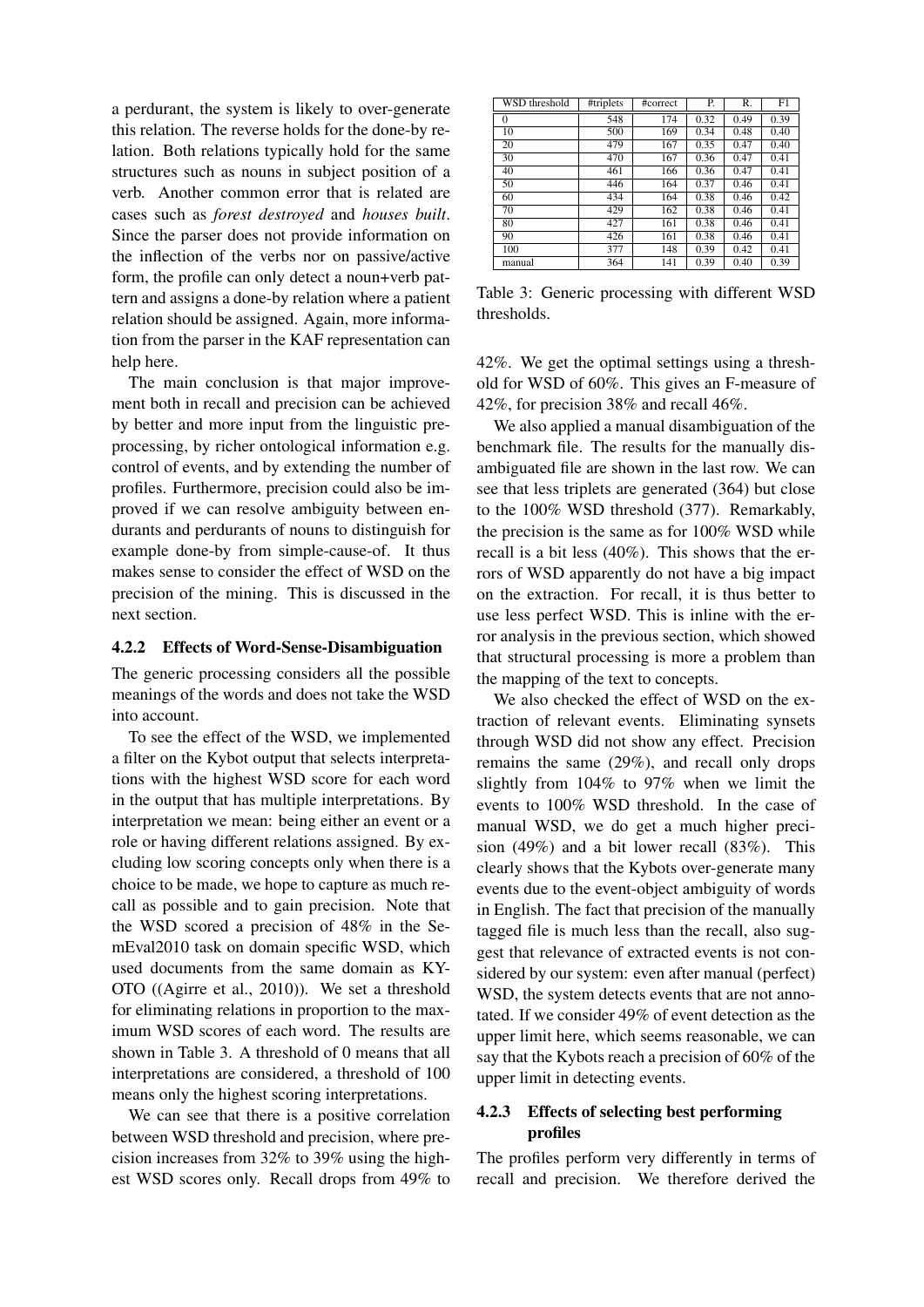precision for each each profile, using the optimal WSD setting of 60% of the maximum score. We implemented a filter that checks every conflict across triplets. If two triplets involve the same events and roles but have a different relation, we choose the triplet generated by the higher scoring profile. The results are shown in Table 4. The first row of the table shows the results for a WSD threshold of 60% using 128 profiles. The remaining rows show the results when this 60% WSD output is post-filtered using profiles with precision scores 1, 5, 10, 25, 50 and 75.

|                 | #profiles | #triplets | #correct | Р.   | R.   | F1   |
|-----------------|-----------|-----------|----------|------|------|------|
| All profiles    | 129       | 434       | 164      | 0.38 | 0.46 | 0.42 |
| profiles $1\%$  | 104       | 332       | 147      | 0.44 | 0.42 | 0.43 |
| profiles $5\%$  | 103       | 312       | 147      | 0.47 | 0.42 | 0.44 |
| profiles $10\%$ | 103       | 312       | 147      | 0.47 | 0.42 | 0.44 |
| profiles $25%$  | 93        | 284       | 141      | 0.50 | 0.40 | 0.44 |
| profiles $50\%$ | 76        | 219       | 115      | 0.53 | 0.33 | 0.40 |
| profiles $75%$  | 22        | 46        | 32       | 0.70 | 0.09 | 0.16 |

Table 4: Generic processing with WSD threshold of 60% and using best performing profiles.

We see a clear increase in precision and a drop in recall, as expected. However, we also see an increase in the F-measure from 41% to 44% using a subset of the profiles with higher precision. Using profiles with a precision score of at least 25%, we obtain a precision of 50% and a recall of 40%. With these settings, 90 profiles have been used compared to 129 profiles using just the WSD threshold of 60%. This shows that the set of profiles can be optimized for specific document collections by annotating a proportion of the collection that is representative and deriving a precisionscore for the different profiles. Likewise, we can pair style of writing to the type of relation expressed.

If we compare these results with the manually annotated file in Table 3, we see that the best profiles have a much higher precision (50% against 39% manual) and the same recall. This again confirms that the challenge for getting more precision is in resolving the structural relations in the text rather than assigning better concepts through WSD.

## 5 Transferring Kybots to another language

An important aspect of the KYOTO system is the sharing of the central ontology and the possibility to extract semantic relations in different languages in a uniform way. To test the feasibility of sharing the same semantic backbone and transferring Kybot profiles, we carried out a transfer experiment from English to Dutch. We collected 93 Dutch documents on a Dutch estuary (the Westerschelde) and related topics. We created KAF files and applied WSD to these KAF file using the Dutch wordnet data.

To apply the profiles to the Dutch KAF documents, we need to apply the ontotagger program to the Dutch KAF. We created tables that match every Dutch synset to the English Base Concepts and to the ontology using the equivalence relations. We generated 145,189 Dutch synset to English Base Concept mappings (for comparison for English we have 114,477 mappings) and 326,667 Dutch synset to ontology mappings (186,383 for English). These ontotag tables were used to insert the ontological implications into the Dutch KAF files.

Next, we adapted the 261 English Kybot profiles to replace all English specific elements by Dutch. This mainly involved:

- replacing English prepositions and relative clause complementizers by Dutch equivalents;
- adapting the word order sequences for relative clauses in Dutch;
- adapting profiles that include adverbials, since they occur in different positions in Dutch;
- eliminating profiles for multiword compounds which mostly occur in Dutch as a one word compound;
- eliminating profiles for explicit English structures that express causal relations;

We kept all the ontological constraints exactly as they were for English. Only superficial syntactic properties were thus changed. It took us half-aday to adapt the profiles for Dutch. From the original 261 English profiles, we obtained 134 Dutch profiles.

We ran the profiles on the 93 Dutch KAF files (42,697 word tokens) and 65 profiles generated output: 4,095 events and 6,862 roles. In terms of relations, we see a similar distribution as for English, as shown in Table 5. The patient relation is most frequent, followed by relations such as generic-location, has-state and done-by. We did a